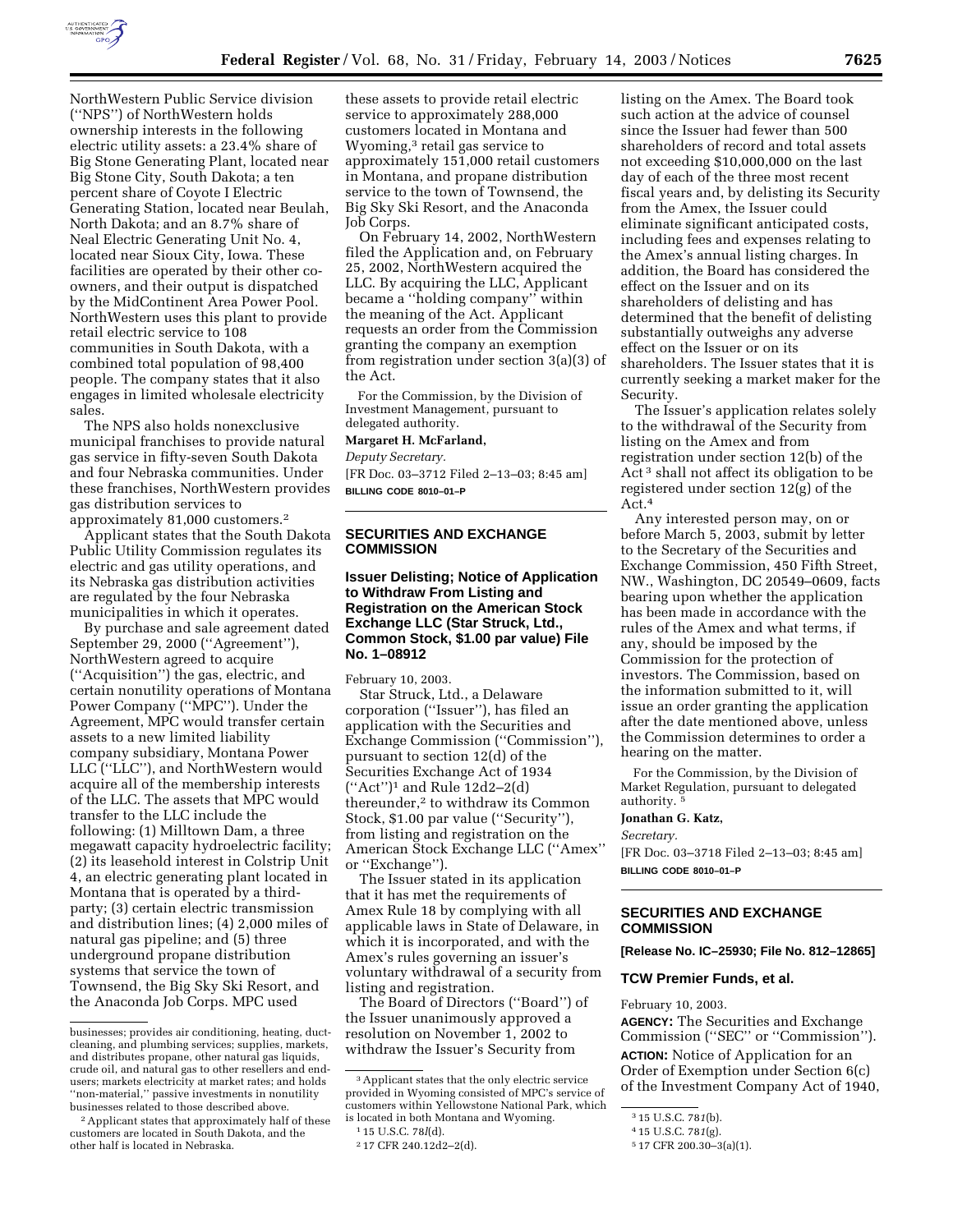as amended (''1940 Act'') from sections 9(a), 13(a), 15(a), and 15(b) of the 1940 Act and Rules 6e–2(b)(15) and 6e– 3(T)(b)(15) thereunder.

*Applicants:* TCW Premier Funds (''Trust'') and TCW Investment Management Company (''TCW'') (collectively, ''Applicants''). *Summary of Application:* Applicants seek an order to permit shares of the Trust and shares of any other existing or future investment company that is designed to fund insurance products and for which TCW, or any of its affiliates, may serve as investment manager, investment adviser, subadviser, administrator, manager, principal underwriter or sponsor (the Trust and such other investment companies being hereinafter referred to, collectively, as ''Insurance Trusts''), or permit shares of any current or future series of any Insurance Trust (''Insurance Fund''), to be sold to and held by: (1) Separate accounts funding variable annuity and variable life insurance contracts issued by both affiliated and unaffiliated life insurance companies; (2) qualified pension and retirement plans outside of the separate account context (''Qualified Plans'' or ''Plans''); (3) any investment manager to an Insurance Fund and affiliates thereof that is permitted to hold shares of an Insurance Fund consistent with the requirements of Treasury Regulation 1.817–5 (collectively, the ''Manager''); and (4) any insurance company that is permitted to hold shares of an Insurance Fund consistent with the requirements of Treasury Regulation 1.817–5 (''General Accounts'').

*Filing Date:* The Application was filed on August 9, 2002 and was amended and restated on October 18, 2002. *Hearing or Notification of Hearing:* An order granting the Application will be issued unless the Commission orders a hearing. Interested persons may request a hearing on the Application by writing to the Secretary of the SEC and serving Applicants with a copy of the request, personally or by mail. Hearing requests must be received by the SEC by 5:30 p.m. on March 6, 2003 and should be accompanied by proof of service on the Applicants, in the form of an affidavit or, for lawyers, a certificate of service. Hearing requests should state the nature of writer's interest, the reason for the request, and the issues contested. Persons may request notification of the date of the hearing by writing to the SEC's Secretary.

**ADDRESSES:** Secretary, SEC, 450 Fifth Street, NW., Washington, DC 20549– 0690. Applicants, c/o Philip K. Holl,

Esq., Senior Vice President and Associate General Counsel, TCW Investment Management Company, 865 South Figueroa Street, Suite 1800, Los Angeles, California 90017.

**FOR FURTHER INFORMATION CONTACT:** Leland B. Erickson, Attorney, or Zandra Y. Bailes, Branch Chief, Office of Insurance Products, Division of Investment Management at (202) 942– 0670.

**SUPPLEMENTARY INFORMATION:** The following is a summary of the Application. The complete Application is available for a fee from the SEC's Public Reference Branch, 450 Fifth Street, NW., Washington, DC 20549– 0102 (202–942–8090).

### **Applicants' Representations**

1. The Trust is a Delaware business trust organized on July 16, 2002 and is registered as an open-end management investment company under the 1940 Act. The initial series of the Trust are TCW Premier Opportunity Fund and TCW Premier Value Opportunities Fund (the ''Funds''). Additional series of the Trust and classes of the Funds and additional Insurance Funds may be established in the future.

2. TCW serves as the Trust's investment adviser. TCW was organized in 1987 as a wholly-owned subsidiary of The TCW Group, Inc. Société Générale Asset Management, S.A. may be deemed to be a control person of TCW by reason of its ownership of more than 25% of the outstanding voting stock of the TCW Group, Inc. Société Générale Asset Management, S.A., is a wholly-owned subsidiary of Société Générale, S.A.

3. The Insurance Trusts intend to offer shares of the Insurance Funds to (a) separate accounts of affiliated and unaffiliated insurance companies in order to fund variable annuity contracts and variable life insurance contracts (collectively, ''Separate Accounts''); (b) Qualified Plans; (c) any investment manager to an Insurance Fund and affiliates thereof that is permitted to hold shares of an Insurance Fund consistent with the requirements of Treasury Regulation 1.817–5 (collectively, the ''Manager''); and (d) any insurance company that is permitted to hold shares of an Insurance Fund consistent with the requirements of Treasury Regulation 1.817–5 (''General Accounts'').

4. Insurance companies whose Separate Account(s) may now or in the future own shares of the Insurance Funds are referred to herein as ''Participating Insurance Companies.'' The Participating Insurance Companies will establish their own separate

accounts and design their own contracts. Each Participating Insurance Company will have the legal obligation to satisfy all applicable requirements under both state and federal law. It is anticipated that Participating Insurance Companies will rely on Rules 6e–2 and 6e–3(T), although some Participating Insurance Companies, in connection with variable life insurance contracts, may rely on individual exemptive orders as well.

5. The Insurance Trusts intend to offer shares of the Insurance Funds directly to Qualified Plans outside of the separate account context. Qualified Plans may choose any of the Insurance Funds that are offered as the sole investment under the Plan or as one of several investments. Plan participants may or may not be given an investment choice depending on the terms of the Plan itself. Shares of any of the Insurance Funds sold to such Qualified Plans would be held or deemed to be held by the trustee(s) of said Plans. Certain Qualified Plans, including section 403(b)(7) Plans and section 408(a) Plans, may vest voting rights in Plan participants instead of Plan trustees. Exercise of voting rights by participants in any such Qualified Plans, as opposed to the trustees of such Plans, cannot be mandated by the Applicants. Each Plan must be administered in accordance with the terms of the Plan and as determined by its trustee or trustees.

6. Shares of each Insurance Fund also may be offered to the Manager or to General Accounts, in reliance on regulations issued by the Treasury Department (Treas. Reg. 1.817–5) that established diversification requirements for variable annuity and variable life insurance contracts (''Treasury Regulations''). Treasury Regulation 1.817–5(f)(3)(ii) permits such sales as long as the return on shares held by the Manager or General Accounts is computed in the same manner as for shares held by the Separate Accounts, and the Manager or the General Accounts do not intend to sell to the public shares of the Insurance Trust that they hold. An additional restriction is imposed by the Treasury Regulations on sales to the Manager, who may hold shares only in connection with the creation or management of the Insurance Trust. Applicants anticipate that sales in reliance on these provisions of the Treasury Regulations generally will be made to the Manager for the purpose of providing necessary capital required by section 14(a) of the 1940 Act.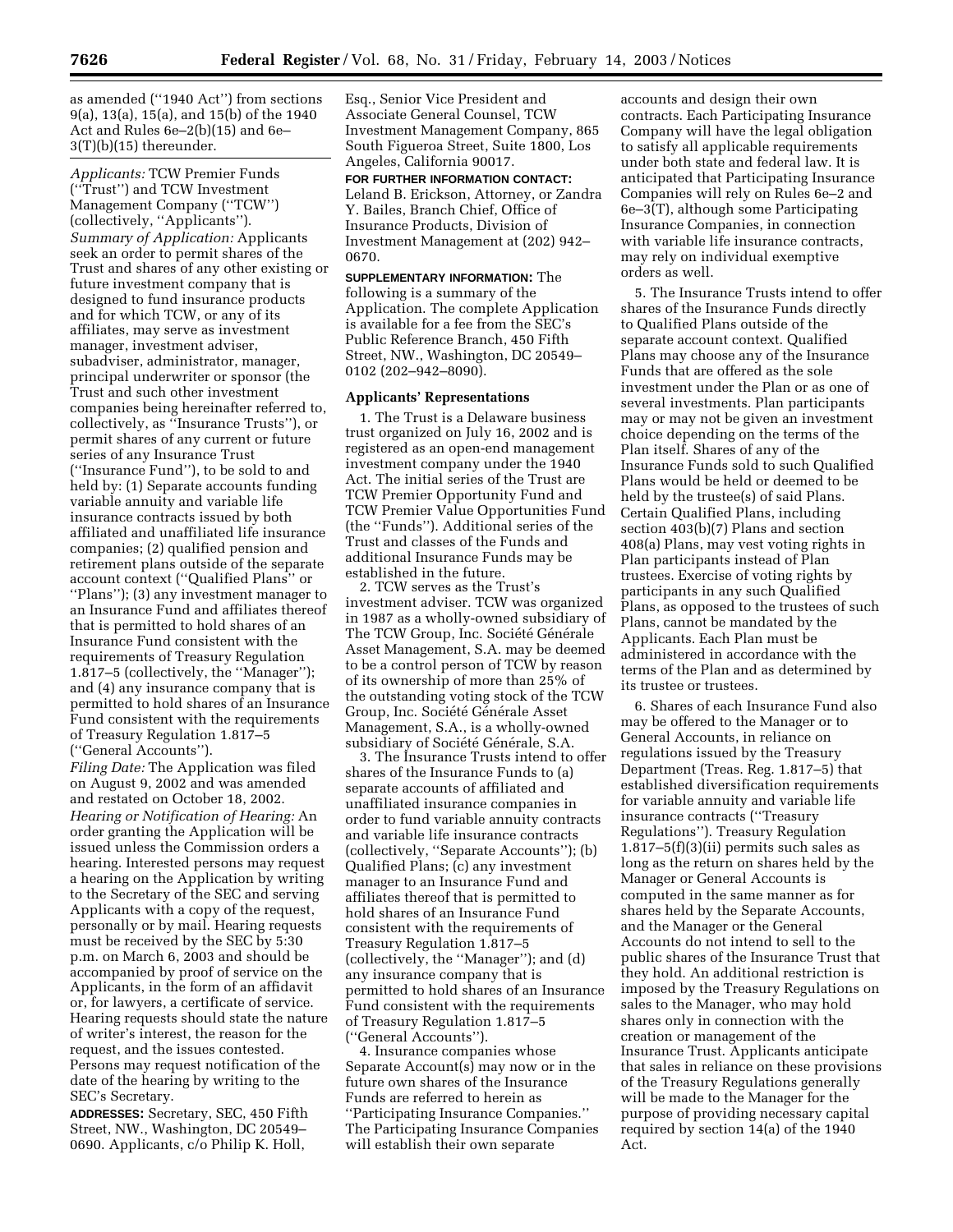# **Applicants' Legal Analysis**

1. Applicants request that the Commission issue an order pursuant to section 6(c) of the 1940 Act granting exemptions from the provisions of sections 9(a), 13(a), 15(a), and 15(b) of the 1940 Act and Rules 6e–2(b)(15) and 6e–3(T)(b)(15) thereunder (including any comparable provisions of a permanent rule that replaces Rule 6e– 3(T)), to the extent necessary to permit shares of each Insurance Trust to be offered and sold to, and held by: (1) Separate Accounts funding variable annuity contracts and scheduled premium and flexible premium variable life insurance contracts issued by both affiliated and unaffiliated life insurance companies; (2) Qualified Plans; (3) any Manager to an Insurance Fund; and (4) General Accounts.

2. Section 6(c) authorizes the Commission to exempt any person, security, or transaction or any class or classes of persons, securities, or transactions from any provision or provisions of the 1940 Act and/or of any rule thereunder if and to the extent that such exemption is necessary or appropriate in the public interest and consistent with the protection of investors and the purposes fairly intended by the policy and provisions of the 1940 Act.

3. In connection with the funding of scheduled premium variable life insurance contracts issued through a separate account organized as a unit investment trust (''Trust Account''), Rule 6e–2(b)(15) provides partial exemptions from Sections 9(a), 13(a), 15(a), and 15(b) of the 1940 Act. The exemptions granted to a separate account by Rule 6e–2(b)(15) are available only where each registered management investment company underlying the Trust Account (''underlying fund'') offers its shares ''*exclusively* to variable life insurance separate accounts of the life insurer or of any affiliated life insurance company \* \* \*.'' (emphasis added). Therefore, the relief granted by Rule 6e–2(b)(15) is not available with respect to a scheduled premium variable life insurance separate account that owns shares of an underlying fund that also offers its shares to a variable annuity separate account of the same company or of any affiliated life insurance company. The use of a common underlying fund as the underlying investment medium for both variable annuity and variable life insurance separate accounts of the same life insurance company or of any affiliated life insurance company is referred to herein as ''mixed funding.'' In addition,

the relief granted by Rule 6e–2(b)(15) is not available with respect to a scheduled premium variable life insurance separate account that owns shares of an underlying fund that also offers its shares to separate accounts funding variable contracts of one or more unaffiliated life insurance companies. The use of a common underlying fund as the underlying investment medium for variable life insurance separate accounts of one insurance company and separate accounts funding variable contracts of one or more unaffiliated life insurance companies is referred to herein as ''shared funding.'' Moreover, because the relief under Rule 6e–2(b)(15) is available only where shares are offered *exclusively* to variable life insurance separate accounts, additional exemptive relief may be necessary if the shares of the Insurance Trusts are also to be sold to Qualified Plans, the Manager or General Accounts.

4. In connection with the funding of flexible premium variable life insurance contracts issued through a Trust Account, Rule 6e–3(T)(b)(15) provides partial exemptions from sections 9(a), 13(a), 15(a) and 15(b) of the 1940 Act to the extent that those sections have been deemed by the Commission to require ''pass-through'' voting with respect to an underlying fund's shares. The exemptions granted to a separate account by Rule 6e–3(T)(b)(15) are available only where all of the assets of the separate account consist of the shares of one or more underlying funds which offer their shares ''*exclusively* to separate accounts of the life insurer, or of any affiliated life insurance company, offering either scheduled contracts or flexible contracts, or both; or which also offer their shares to variable annuity separate accounts of the life insurer or of an affiliated life insurance company'' (emphasis added). Therefore, Rule 6e– 3(T) permits mixed funding with respect to a flexible premium variable life insurance separate account, subject to certain conditions. However, Rule 6e– 3(T) does not permit shared funding because the relief granted by Rule 6e– 3(T)(b)(15) is not available with respect to a flexible premium variable life insurance separate account that owns shares of an underlying fund that also offers its shares to separate accounts (including variable annuity and flexible premium and scheduled premium variable life insurance separate accounts) of unaffiliated life insurance companies. The relief provided by Rule 6e–3(T) is not relevant to the purchase of shares of the Insurance Trusts by Qualified Plans, the Manager or General

Accounts. However, because the relief granted by Rule 6e–3(T)(b)(15) is available only where shares of the underlying fund are offered exclusively to separate accounts, or to life insurers in connection with the operation of a separate account, additional exemptive relief may be necessary if the shares of the Insurance Trusts are also to be sold to Qualified Plans, the Manager or General Accounts.

5. The relief provided by Rule 6e–3(T) is not relevant to the purchase of shares of the Insurance Trusts by Qualified Plans, the Manager or General Accounts. However, because the relief granted by Rule 6e–3(T)(b)(15) is available only where shares of the underlying fund are offered exclusively to separate accounts, or to life insurers in connection with the operation of a separate account, additional exemptive relief may be necessary if the shares of the Insurance Trusts are also to be sold to Qualified Plans, the Manager or General Accounts. None of the relief provided for in Rules  $6e-2(b)(15)$  and  $6e-3(T)(b)(15)$  relates to Qualified Plans, the Manager or General Accounts, or to an underlying fund's ability to sell its shares to such purchasers. It is only because some of the Separate Accounts that may invest in the Insurance Trusts may themselves be investment companies that rely upon Rules 6e–2 and 6e–3(T) and wish to continue to rely upon the relief provided in those Rules, that the Applicants are applying for the requested relief. If and when a material irreconcilable conflict arises in the context of the Application between the Separate Accounts or between Separate Accounts on the one hand and Qualified Plans, the Manager or General Accounts on the other hand, the Participating Insurance Companies, Qualified Plans, the Manager and the General Accounts must take whatever steps are necessary to remedy or eliminate the conflict, including eliminating the Insurance Funds as an eligible investment option. Applicants have concluded that investment by the Manager or the inclusion of Qualified Plans and General Accounts as eligible shareholders should not increase the risk of material irreconcilable conflicts among shareholders. However, Applicants further assert that even if a material irreconcilable conflict involving the Qualified Plans or General Accounts arose, the Qualified Plans or General Accounts, unlike the Separate Accounts, can simply redeem their shares and make alternative investments. By contrast, insurance companies cannot simply redeem their separate accounts out of one fund and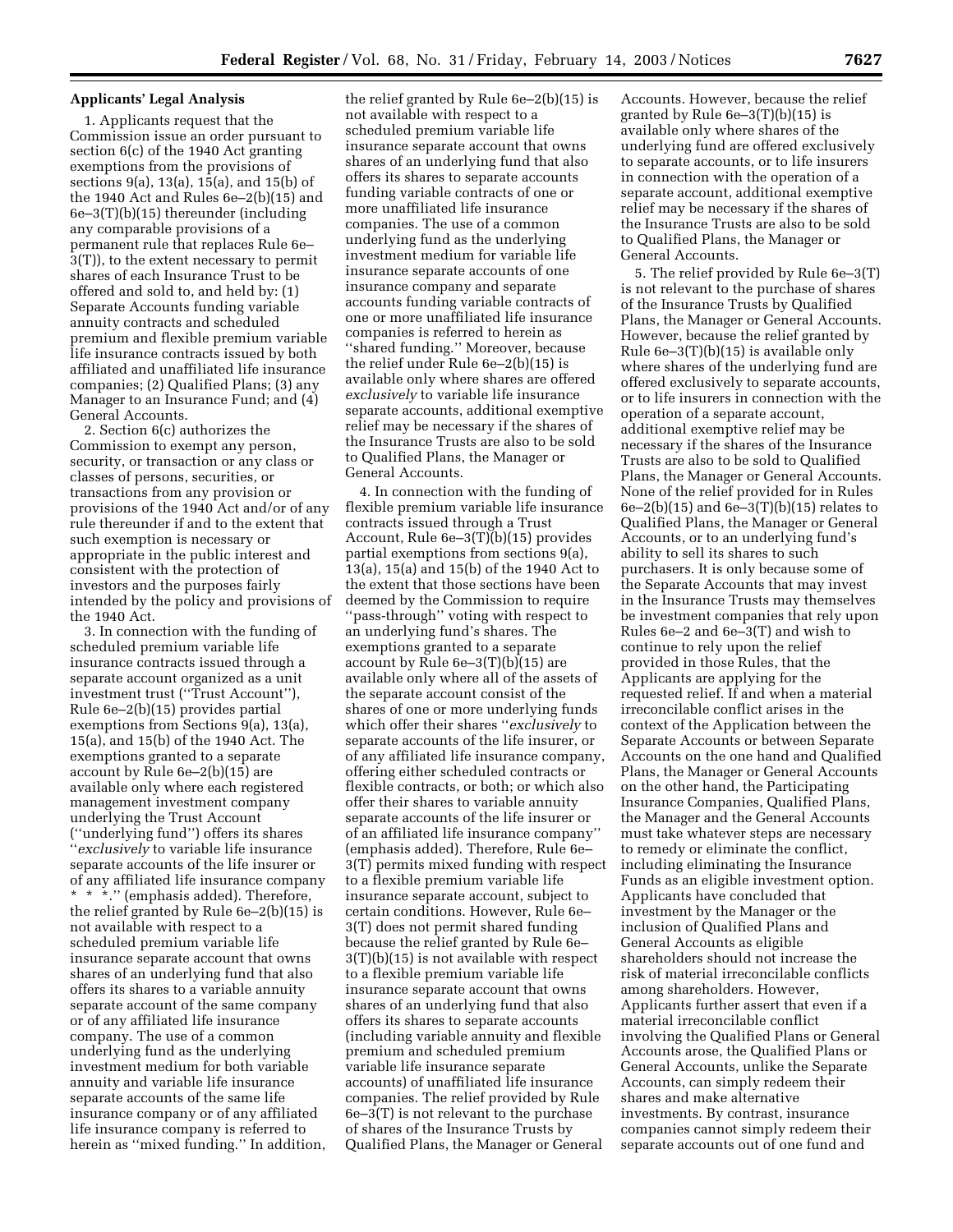invest in another. Time consuming, complex transactions must be undertaken to accomplish such redemptions and transfers. Applicants thus argue that allowing the Manager, General Accounts or Qualified Plans to invest directly in the Insurance Trusts should not increase the opportunity for conflicts of interest.

6. Applicants assert that the Treasury Regulations made it possible for shares of an investment company to be held by a Qualified Plan, the investment company's investment manager or its affiliates or General Accounts without adversely affecting the ability of shares in the same investment company to also be held by separate accounts of insurance companies in connection with their variable life insurance contracts. Section 817(h) of the Internal Revenue Code of 1986 (''Code'') imposes certain diversification standards on the underlying assets of separate accounts funding variable annuity contracts and variable life contracts. In particular, the Code provides that such contracts shall not be treated as an annuity contract or life insurance contract for any period (and any subsequent period) for which the separate account investments are not, in accordance with regulations prescribed by the Treasury Department, adequately diversified. The Treasury Regulations provide that, in order to meet the diversification requirements, all of the beneficial interests in the investment company must be held by the segregated asset accounts of one or more insurance companies. However, the Treasury Regulations also contain certain exceptions to this requirement, one of which allows shares in an investment company to be held by the trustee of a qualified pension or retirement plan without adversely affecting the ability of shares in the same investment company to also be held by the separate accounts of insurance companies in connection with their variable annuity and variable life contracts (Treas. Reg. § 1.817– 5(f)(3)(iii)).

7. Applicants also assert that the Treasury Regulations contain another exception that permits the Insurance Funds to sell shares to General Accounts or the Manager subject to certain conditions (Treas. Reg. § 1.817– 5(f)(3)(i), (ii)).

8. The promulgation of Rules 6e–  $2(b)(15)$  and 6e–3 $(T)(b)(15)$  preceded the issuance of the Treasury Regulations which made it possible for shares of an investment company to be held by a Qualified Plan, the investment company's investment manager or its affiliates or General Accounts without adversely affecting the ability of shares

in the same investment company to also be held by the separate accounts of insurance companies in connection with their variable life insurance contracts. Thus, the sale of shares of the same investment company to separate accounts through which variable life insurance contracts are issued, to Qualified Plans, to the investment company's investment manager and its affiliates or General Accounts (collectively, ''eligible shareholders'') could not have been envisioned at the time of the adoption of Rules 6e– 2(b)(15) and 6e–3(T)(b)(15), given the then-current tax law.

9. Paragraph (3) of section 9(a) provides, among other things, that it is unlawful for any company to serve as investment adviser to or principal underwriter for any registered open-end investment company if an affiliated person of that company is subject to a disqualification enumerated in sections 9(a)(1) or (a)(2). Rule 6e–2(b)(15)(i) and (ii) and Rule  $6e-3(T)(b)(15)(i)$  and (ii) provide exemptions from section 9(a) under certain circumstances, subject to the limitations discussed above on mixed and shared funding. These exemptions limit the application of the eligibility restrictions to affiliated individuals or companies that directly participate in the management of the underlying management investment company. The relief provided by Rules 6e–2(b)(15)(i) and 6e–3(T)(b)(15)(i) permits a person disqualified under section 9(a) to serve as an officer, director, or employee of the life insurer, or any of its affiliates, so long as that person does not participate directly in the management or administration of the underlying fund. The relief provided by Rules 6e–2(b)(15)(ii) and 6e– 3(T)(b)(15)(ii) permits the life insurer to serve as the underlying fund's investment manager or principal underwriter, provided that none of the insurer's personnel who are ineligible pursuant to section 9(a) are participating in the management or administration of the fund. The partial relief granted in Rules 6e–2(b)(15) and 6e–3(T)(b)(15) from the requirements of section 9 limits, in effect, the amount of monitoring of an insurer's personnel that would otherwise be necessary to ensure compliance with section 9 to that which is appropriate in light of the policy and purposes of section 9. Those Rules recognize that it is not necessary for the protection of investors or the purposes fairly intended by the policy and provisions of the 1940 Act to apply the provisions of section 9(a) to the many individuals in an insurance company complex, most of whom

typically will have no involvement in matters pertaining to investment companies in that organization. Applicants assert that it is also unnecessary to apply section 9(a) of the 1940 Act to the many individuals in various unaffiliated insurance companies (or affiliated companies of Participating Insurance Companies) that may utilize the Insurance Funds as the funding medium for variable contracts. There is no regulatory purpose in extending the monitoring requirements to embrace a full application of section 9(a)'s eligibility restrictions because of mixed funding or shared funding and sales to Qualified Plans, the Manager or General Accounts. Those Participating Insurance Companies are not expected to play any role in the management or administration of the Insurance Funds. Those individuals who participate in the management or administration of the Insurance Funds will remain the same regardless of which separate accounts, insurance companies, Qualified Plans or General Accounts use the Insurance Funds. Therefore, applying the monitoring requirements of section 9(a) because of investment by separate accounts of other Participating Insurance Companies would not serve any regulatory purpose. Furthermore, the increased monitoring costs would reduce the net rates of return realized by contract owners and Plan participants. Moreover, the relief requested should not be affected by the sale of shares of the Insurance Trusts to Qualified Plans, the Manager or General Accounts. The insulation of the Insurance Trusts from those individuals who are disqualified under the 1940 Act remains in place. Because Qualified Plans, the Manager and General Accounts are not investment companies and will not be deemed affiliates solely by virtue of their shareholdings, no additional relief is necessary.

10. Sections 13(a), 15(a), and 15(b) of the 1940 Act have been deemed by the Commission to require ''pass-through'' voting with respect to underlying fund shares held by a separate account. Rules 6e–2(b)(15)(iii) and 6e–3(T)(b)(15)(iii) under the 1940 Act provide partial exemptions from those sections to permit the insurance company to disregard the voting instructions of its contract owners in certain limited circumstances. Rules 6e–2(b)(15)(iii)(A) and 6e–3(T)(b)(15)(iii)(A)(*1*) under the 1940 Act provide that the insurance company may disregard the voting instructions of its contract owners in connection with the voting of shares of an underlying fund if such instructions would require such shares to be voted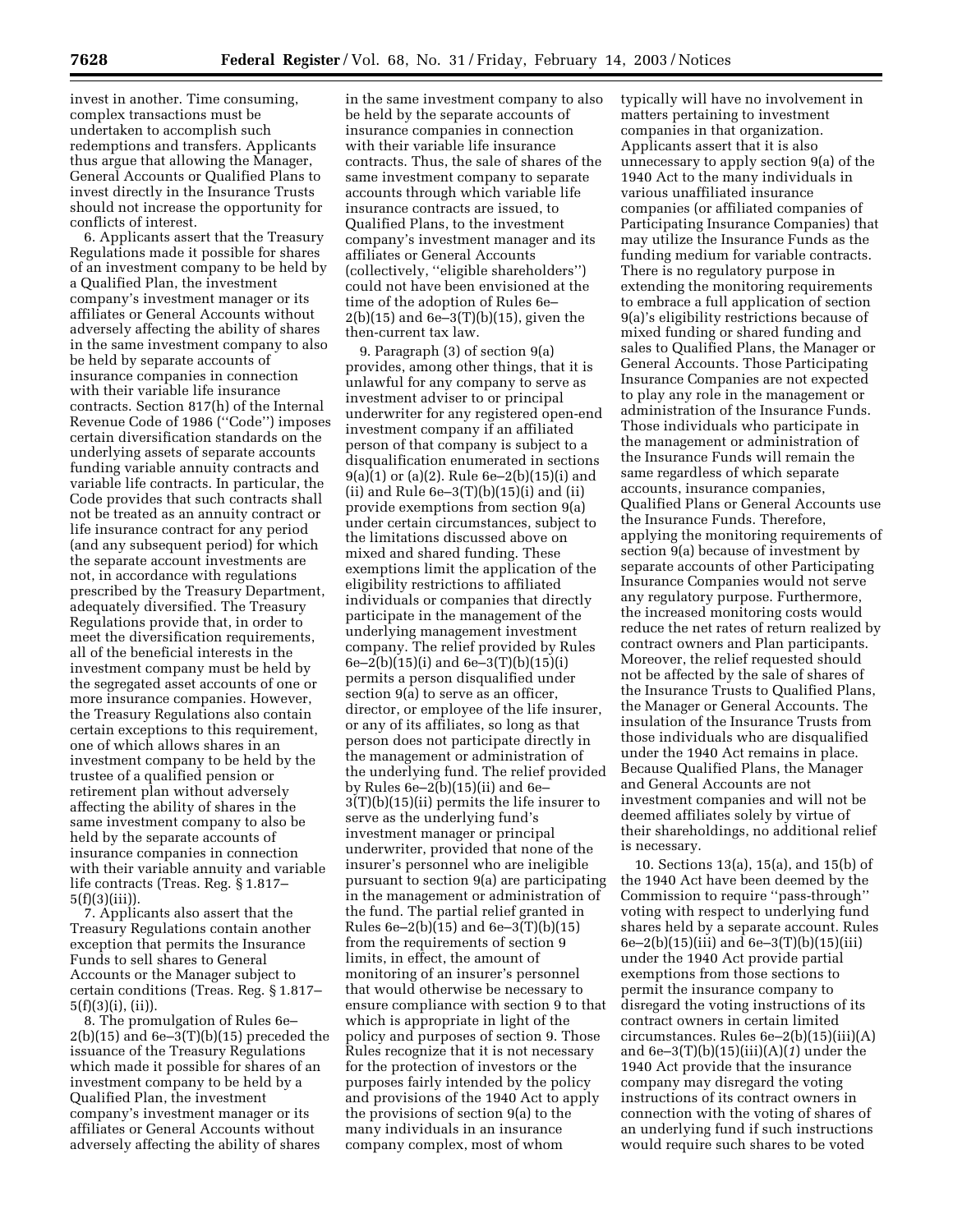to cause such underlying funds to make (or refrain from making) certain investments that would result in changes in the subclassification or investment objectives of such underlying funds or to approve or disapprove any contract between an underlying fund and its investment manager, when required to do so by an insurance regulatory authority (subject to the provisions of paragraphs (b)(5)(i) and (b)(7)(ii)(A) of such Rules). Rules  $6e-2(b)(15)(iii)(B)$  and  $6e-$ 3(T)(b)(15)(iii)(A)(*2*) under the 1940 Act provide that the insurance company may disregard contract owners' voting instructions if the contract owners initiate any change in such underlying fund's investment policies, principal underwriter, or any investment manager (provided that disregarding such voting instructions is reasonable and subject to the other provisions of paragraphs  $(b)(5)(ii)$  and  $(b)(7)(ii)(B)$  and  $(C)$  of Rules 6e–2 and 6e–3(T)).

11. Rule 6e–2 recognizes that a variable life insurance contract is an insurance contract; it has important elements unique to insurance contracts; and it is subject to extensive state regulation of insurance. In adopting Rule 6e–2(b)(15)(iii), the Commission expressly recognized that state insurance regulators have authority, pursuant to state insurance laws or regulations, to disapprove or require changes in investment policies, investment advisers, or principal underwriters. The Commission also expressly recognized that state insurance regulators have authority to require an insurer to draw from its general account to cover costs imposed upon the insurer by a change approved by contract owners over the insurer's objection. The Commission therefore deemed such exemptions necessary ''to assure the solvency of the life insurer and performance of its contractual obligations by enabling an insurance regulatory authority or the life insurer to act when certain proposals reasonably could be expected to increase the risks undertaken by the life insurer.'' In this respect, flexible premium variable life insurance contracts are identical to scheduled premium variable life insurance contracts; therefore, Rule 6e– 3(T)'s corresponding provisions presumably were adopted in recognition of the same factors. State insurance regulators have much the same authority with respect to variable annuity separate accounts as they have with respect to variable life insurance separate accounts. Insurers generally assume both mortality and expense risks under variable annuity contracts.

Therefore, variable annuity contracts pose some of the same kinds of risks to insurers as variable life insurance contracts. The Commission staff has not addressed the general issue of state insurance regulators' authority in the context of variable annuity contracts, and has not developed a single comprehensive exemptive rule for variable annuity contracts.

12. The Insurance Trusts' sale of shares to Qualified Plans, the Manager or General Accounts will not have any impact on the relief requested herein in this regard. Shares of the Insurance Funds sold to Qualified Plans would be held by the trustees of such Plans. The exercise of voting rights by Qualified Plans, whether by the trustees, by participants, by beneficiaries, or by investment managers engaged by the Plans, does not present the type of issues respecting the disregard of voting rights that are presented by variable life separate accounts. With respect to the Qualified Plans, which are not registered as investment companies under the 1940 Act, there is no requirement to pass through voting rights to Plan participants. Similarly, the Manager and General Accounts are not subject to any pass-through voting requirements. Accordingly, unlike the case with insurance company separate accounts, the issue of the resolution of material irreconcilable conflicts with respect to voting is not present with Qualified Plans, the Manager or General Accounts.

13. Applicants assert that shared funding by unaffiliated insurance companies does not present any issues that do not already exist where a single insurance company is licensed to do business in several or all states. A particular state insurance regulatory body could require action that is inconsistent with the requirements of other states in which the insurance company offers its policies. The fact that different Participating Insurance Companies may be domiciled in different states does not create a significantly different or enlarged problem.

14. Applicants further assert that shared funding by unaffiliated Participating Insurance Companies is, in this respect, no different than the use of the same investment company as the funding vehicle for affiliated Participating Insurance Companies, which Rules 6e–2(b)(15) and 6e– 3(T)(b)(15) permit under various circumstances. Affiliated Participating Insurance Companies may be domiciled in different states and be subject to differing state law requirements. Affiliation does not reduce the

potential, if any exists, for differences in state regulatory requirements. In any event, the conditions discussed below are designed to safeguard against and provide procedures for resolving any adverse effects that differences among state regulatory requirements may produce.

15. Applicants assert that the right under Rules 6e–2(b)(15) and 6e– 3(T)(b)(15) of an insurance company to disregard contract owners' voting instructions does not raise any issues different from those raised by the authority of state insurance administrators over separate accounts. Under Rules 6e–2(b)(15) and 6e– 3(T)(b)(15), an insurer can disregard contract owner voting instructions only with respect to certain specified items and under certain specified conditions. Affiliation does not eliminate the potential, if any exists, for divergent judgments as to the advisability or legality of a change in investment policies, principal underwriter, or investment adviser initiated by contract owners. The potential for disagreement is limited by the requirements in Rules 6e–2 and 6e–3(T) that the insurance company's disregard of voting instructions be reasonable and based on specific good faith determinations. However, a particular Participating Insurance Company's disregard of voting instructions nevertheless could conflict with the majority of contract owner voting instructions. The Participating Insurance Company's action could arguably be different than the determination of all or some of the other Participating Insurance Companies (including affiliated insurers) that the contract owners' voting instructions should prevail, and could either preclude a majority vote approving the change or could represent a minority view. If the Participating Insurance Company's judgment represents a minority position or would preclude a majority vote, the Participating Insurance Company may be required, at an Insurance Trust's election, to withdraw its separate account's investment in that Insurance Trust, and no charge or penalty would be imposed as a result of such withdrawal.

16. With respect to voting rights, it is possible to provide an equitable means of giving such voting rights to contract owners and to Qualified Plans, the Manager or General Accounts. The transfer agent(s) for the Insurance Trusts will inform each shareholder, including each separate account, each Qualified Plan, the Manager and each General Account, of its share ownership, in an Insurance Trust. Each Participating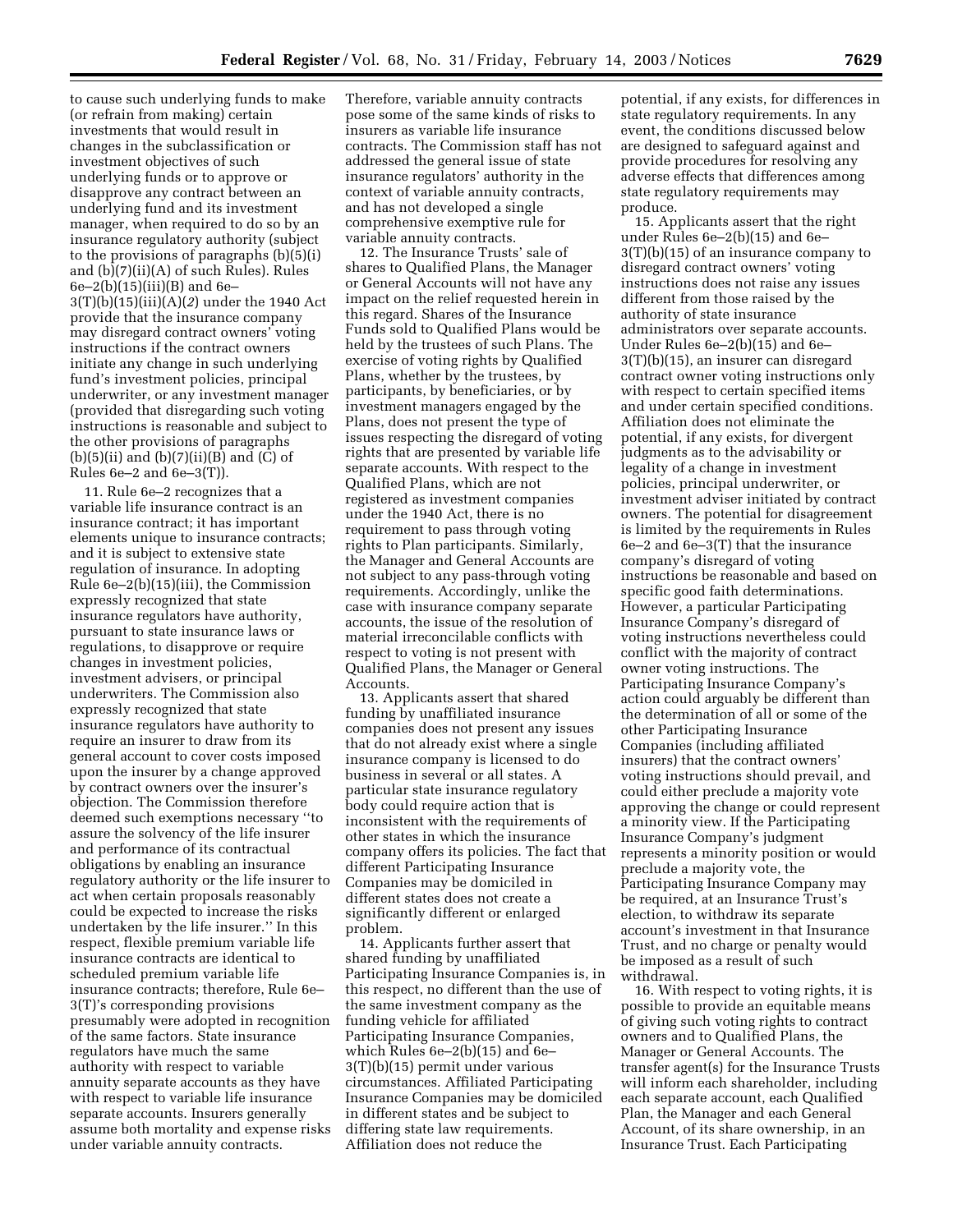Insurance Company will then solicit voting instructions in accordance with the ''pass-through'' voting requirement. Investment by Qualified Plans or General Accounts in any Insurance Trust will similarly present no conflict. The likelihood that voting instructions of insurance company contract owners will ever be disregarded or the possible withdrawal referred to immediately above is extremely remote and this possibility will be known, through prospectus disclosure, to any Qualified Plan or General Account choosing to invest in an Insurance Fund. Moreover, even if a material irreconcilable conflict involving Qualified Plans or General Accounts arises, the Qualified Plans or General Accounts may simply redeem their shares and make alternative investments. Votes cast by the Qualified Plans or General Accounts, of course, cannot be disregarded but must be counted and given effect.

17. Applicants assert that there is no reason why the investment policies of an Insurance Fund would or should be materially different from what they would or should be if such Insurance Fund funded only variable annuity contracts or variable life insurance policies, whether flexible premium or scheduled premium policies. Each type of insurance product is designed as a long-term investment program. Similarly, the investment strategy of Qualified Plans and General Accounts (*i.e.*, long-term investment) coincides with that of variable contracts and should not increase the potential for conflicts. Each of the Insurance Funds will be managed to attempt to achieve its investment objective, and not to favor or disfavor any particular Participating Insurance Company or type of insurance product or other investor. There is no reason to believe that different features of various types of contracts will lead to different investment policies for different types of variable contracts. The sale and ultimate success of all variable insurance products depends, at least in part, on satisfactory investment performance, which provides an incentive for the Participating Insurance Company to seek optimal investment performance.

18. Furthermore, Applicants assert that no one investment strategy can be identified as appropriate to a particular insurance product. Each pool of variable annuity and variable life insurance contract owners is composed of individuals of diverse financial status, age, insurance and investment goals. A fund supporting even one type of insurance product must accommodate these diverse factors in order to attract and retain purchasers. Permitting mixed

and shared funding will provide economic justification for the growth of the Insurance Trust. In addition, permitting mixed and shared funding will facilitate the establishment of additional series serving diverse goals. The broader base of contract owners and shareholders can also be expected to provide economic justification for the creation of additional series of each Insurance Trust with a greater variety of investment objectives and policies.

19. Applicants note that section 817(h) of the Code is the only section in the Code where separate accounts are discussed. Section 817(h) imposes certain diversification standards on the underlying assets of variable annuity contracts and variable life contracts held in the portfolios of management investment companies. Treasury Regulation 1.817–5, which established diversification requirements for such portfolios, specifically permits, in paragraph (f)(3), among other things, ''qualified pension or retirement plans,'' ''the general account of a life insurance company," "the manager \* \* \* of an investment company'' and separate accounts to share the same underlying management investment company. Therefore, neither the Code nor the Treasury Regulations thereunder present any inherent conflicts of interest if Qualified Plans, Separate Accounts, the Manager and General Accounts all invest in the same underlying fund.

20. Applicants assert that the ability of the Insurance Trusts to sell their respective shares directly to Qualified Plans, the Manager or General Accounts does not create a ''senior security,'' as such term is defined under section 18(g) of the 1940 Act, with respect to any contract owner as opposed to a participant under a Qualified Plan, the Manager or a General Account. As noted above, regardless of the rights and benefits of contract owners or Plan participants, the Separate Accounts, Qualified Plans, the Manager and the General Accounts have rights only with respect to their respective shares of the Insurance Trusts. They can only redeem such shares at net asset value. No shareholder of any of the Insurance Trusts has any preference over any other shareholder with respect to distribution of assets or payment of dividends.

21. Applicants assert that permitting an Insurance Trust to sell its shares to the Manager in compliance with Treas. Reg. 1.817–5 will enhance Insurance Trust management without raising significant concerns regarding material irreconcilable conflicts. Applicants assert that, unlike the circumstances of many investment companies that serve as underlying investment media for

variable insurance products, the Insurance Trusts may be deemed to lack an insurance company ''promoter'' for purposes of Rule 14a–2 under the Act. It is anticipated that many other Insurance Trusts may lack an insurance company promoter. Accordingly, Applicants assert that such Insurance Trusts will be subject to the requirements of section 14(a) of the 1940 Act, which generally requires that an investment company have a net worth of \$100,000 upon making a public offering of its shares.

22. Applicants assert that given the conditions of Treas. Reg. 1.817–5(i)(3) and the harmony of interest between an Insurance Trust, on the one hand, and its Manager or a Participating Insurance Company, on the other, little incentive for overreaching exists. Applicants assert that such investments should not implicate the concerns discussed above regarding the creation of material irreconcilable conflicts. Instead, Applicants assert that permitting investment by the Manager will permit the orderly and efficient creation and operation of Insurance Trusts, and reduce the expense and uncertainty of using outside parties at the early stages of Insurance Trust operations.

23. Applicants assert that various factors have limited the number of insurance companies that offer variable contracts. These factors include the costs of organizing and operating a funding medium, the lack of expertise with respect to investment management (principally with respect to stock and money market investments) and the lack of name recognition by the public of certain Participating Insurance Companies as investment experts. In particular, some smaller life insurance companies may not find it economically feasible, or within their investment or administrative expertise, to enter the variable contract business on their own. Use of the Insurance Trusts as a common investment medium for variable contracts, Qualified Plans and General Accounts would help alleviate these concerns, because Participating Insurance Companies, Qualified Plans and General Accounts will benefit not only from the investment and administrative expertise of TCW, or any other investment manager to an Insurance Fund, but also from the cost efficiencies and investment flexibility afforded by a large pool of funds. Therefore, making the Insurance Trusts available for mixed and shared funding and permitting the purchase of Insurance Trust shares by Qualified Plans and General Accounts may encourage more insurance companies to offer variable contracts, and this should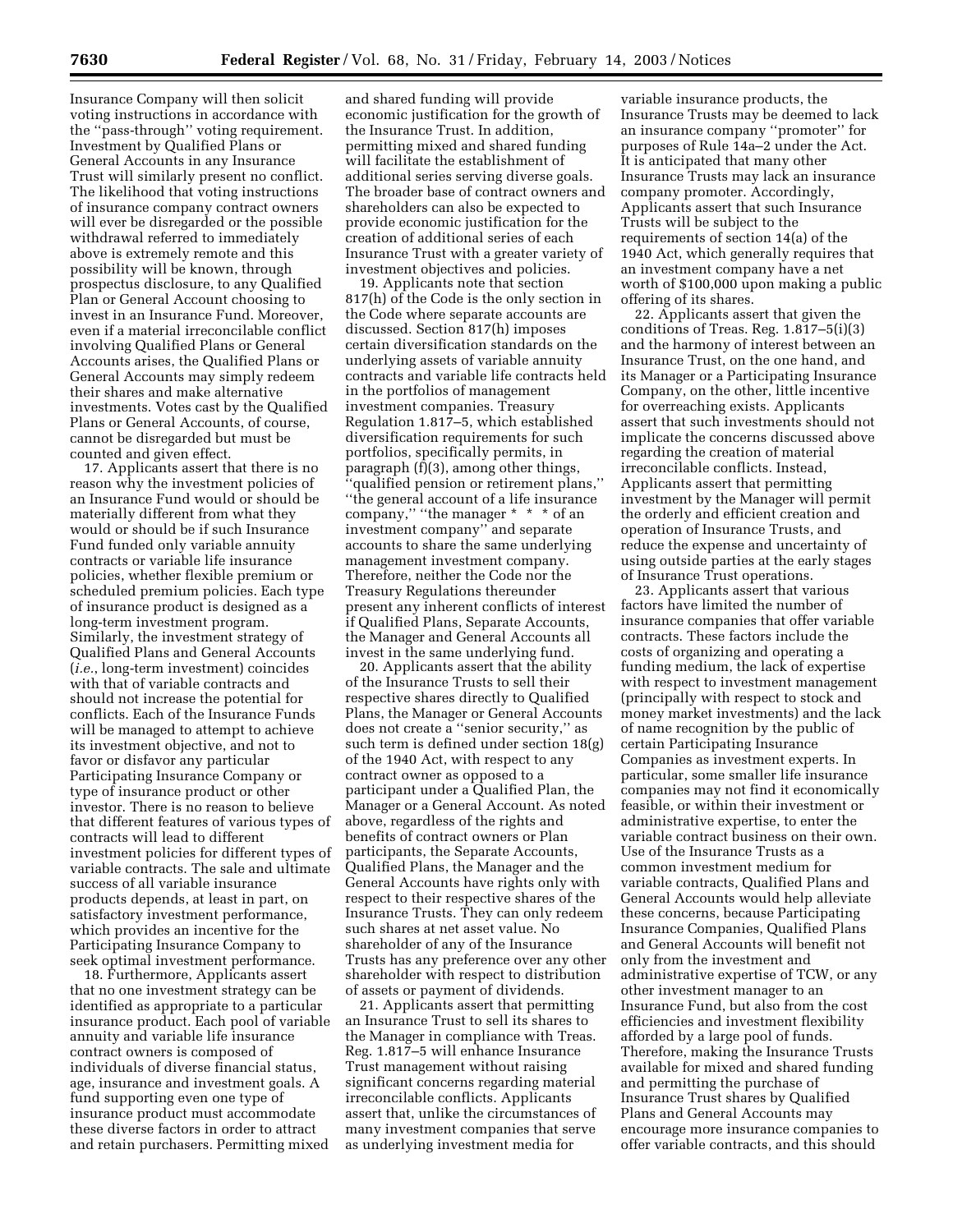result in increased competition with respect to both variable contract design and pricing, which can be expected to result in more product variation. Mixed and shared funding also may benefit variable contract owners by eliminating a significant portion of the costs of establishing and administering separate funds. Furthermore, granting the requested relief should result in an increased amount of assets available for investment by the Insurance Trusts. This may benefit variable contract owners by promoting economies of scale, by reducing risk through greater diversification due to increased money in the Insurance Trusts, or by making the addition of new Insurance Funds more feasible.

## **Applicants' Conditions**

Applicants consent to the following conditions:

1. A majority of the Board of Trustees or Board of Directors (''Board'') of each Insurance Trust shall consist of persons who are not ''interested persons'' of the Insurance Trust, as defined by section 2(a)(19) of the 1940 Act and the rules thereunder and as modified by any applicable orders of the Commission, except that if this condition is not met by reason of the death, disqualification, or bona fide resignation of any trustee or director, then the operation of this condition shall be suspended: (1) For a period of 90 days if the vacancy or vacancies may be filled by the Board; (2) for a period of 150 days if a vote of shareholders is required to fill the vacancy or vacancies; or (3) for such longer period as the Commission may prescribe by order upon application.

2. Each Board will monitor the respective Insurance Trust for the existence of any material irreconcilable conflict among and between the interests of the contract owners of all Separate Accounts, participants of Qualified Plans, the Manager or General Accounts investing in that Insurance Trust, and determine what action, if any, should be taken in response to such conflicts. A material irreconcilable conflict may arise for a variety of reasons, including: (1) An action by any state insurance regulatory authority; (2) a change in applicable federal or state insurance, tax, or securities laws or regulations, or a public ruling, private letter ruling, no-action or interpretative letter, or any similar action by insurance, tax, or securities regulatory authorities; (3) an administrative or judicial decision in any relevant proceeding; (4) the manner in which the investments of any Insurance Fund are being managed; (5) a difference in voting instructions given by variable

annuity contract owners, variable life insurance contract owners, Plan trustees, or Plan participants; (6) a decision by a Participating Insurance Company to disregard the voting instructions of contract owners; or (7) if applicable, a decision by a Qualified Plan to disregard the voting instructions of Plan participants.

3. Any Qualified Plan that executes a fund participation agreement upon becoming an owner of 10% or more of the assets of an Insurance Trust, any Participating Insurance Company (on their own behalf, as well as by virtue of any investment of general account assets in all Insurance Trusts), and the Manager (collectively, ''Participants'') will report any potential or existing conflicts to the Board. Each of the Participants will be responsible for assisting the Board in carrying out the Board's responsibilities under these conditions by providing the Board with all information reasonably necessary for the Board to consider any issues raised. This includes, but is not limited to, an obligation by each Participating Insurance Company to inform the Board whenever contract owner voting instructions are disregarded and, if passthrough voting is applicable, an obligation by each Qualified Plan that is a Participant to inform the Board whenever it has determined to disregard Plan participant voting instructions. The responsibility to report such information and conflicts and to assist the Board will be a contractual obligation of all Participating Insurance Companies and Qualified Plans investing in an Insurance Trust under their agreements governing participation in the Insurance Trust, and such agreements shall provide that such responsibilities will be carried out with a view only to the interests of the contract owners or, if applicable, Plan participants.

4. If it is determined by a majority of the Board of an Insurance Trust, or a majority of its disinterested trustees or directors, that a material irreconcilable conflict exists, the relevant Participating Insurance Companies and Qualified Plans shall, at their expense or, at the discretion of a Manager to an Insurance Trust, at that Manager's expense, and to the extent reasonably practicable (as determined by a majority of the disinterested trustees or directors), take whatever steps are necessary to remedy or eliminate the material irreconcilable conflict, up to and including: (1) Withdrawing the assets allocable to some or all of the Separate Accounts from the relevant Insurance Trust or any series therein and reinvesting such assets in a different investment medium

(including another Insurance Fund, if any); (2) in the case of Participating Insurance Companies, submitting the question of whether such segregation should be implemented to a vote of all affected contract owners and, as appropriate, segregating the assets of any appropriate group (*i.e.,* variable annuity contract owners or variable life insurance contract owners of one or more Participating Insurance Companies) that votes in favor of such segregation, or offering to the affected contract owners the option of making such a change; (3) withdrawing the assets allocable to some or all of the Qualified Plans from the affected Insurance Trust or any Insurance Fund and reinvesting those assets in a different investment medium; and (4) establishing a new registered management investment company or managed separate account. If a material irreconcilable conflict arises because of a Participating Insurance Company's decision to disregard contract owner voting instructions and that decision represents a minority position or would preclude a majority vote, the Participating Insurance Company may be required, at the Insurance Trust's election, to withdraw its Separate Account's investment in the Insurance Trust, and no charge or penalty will be imposed as a result of such withdrawal. If a material irreconcilable conflict arises because of a Qualified Plan's decision to disregard Plan participant voting instructions, if applicable, and that decision represents a minority position or would preclude a majority vote, the Qualified Plan may be required, at the election of the Insurance Trust, to withdraw its investment in the Insurance Trust, and no charge or penalty will be imposed as a result of such withdrawal. The responsibility to take remedial action in the event of a Board determination of a material irreconcilable conflict and to bear the cost of such remedial action shall be a contractual obligation of all Participating Insurance Companies and Qualified Plans under their agreements governing participation in the Insurance Trust, and these responsibilities will be carried out with a view only to the interests of the contract owners or, as applicable, Plan participants.

For the purposes of this Condition (4), a majority of the disinterested members of the Board shall determine whether or not any proposed action adequately remedies any material irreconcilable conflict, but in no event will the Insurance Trust or its Manager(s) be required to establish a new funding medium for any variable contract. No